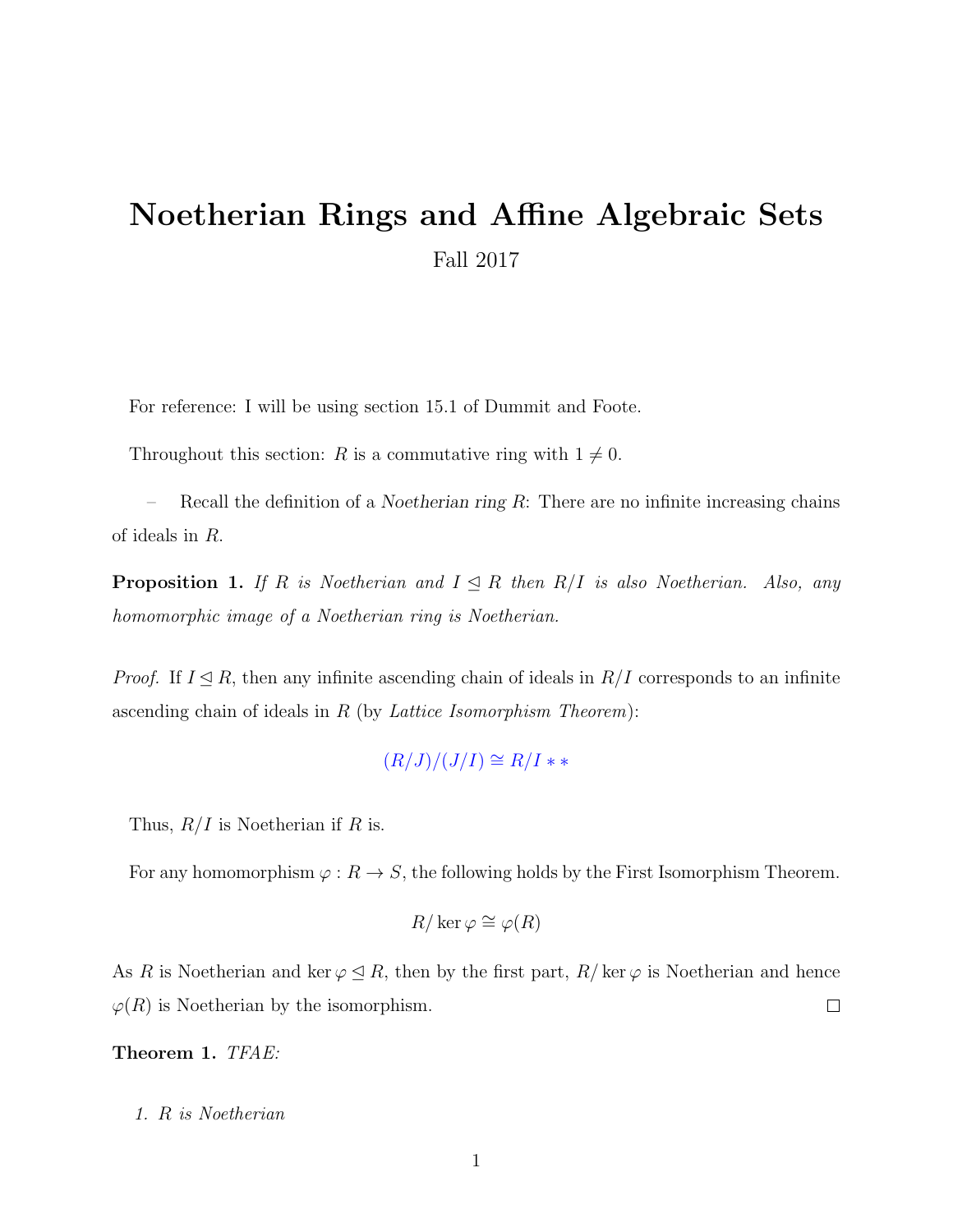2. Every non-empty set of ideals of R cotnains a maximal element under inclusion.

3. Every ideal of R is finitely generated.

This theorem follows directly by the analogous theorem for modules (taking  $M = R$ as an R-module over itself), then ideals of R correspond exactly to R-submodules of R.

Theorem 2. (Hilbert's Basis Theorem)

If  $R$  is Noetherian, then  $R[x]$  is Noetherian.

*Proof.* To show that  $R[x]$  is Noetherian, let  $I \trianglelefteq R[x]$  be an arbitrary ideal (i.e., will be shown that  $I$  is finitely generated).

Let  $L = \{$ all leading coefficients of polynomials in  $I\}$ . L is an ideal of R:  $0 \in L$ . Also, let  $f = ax^d + \cdots + g = bx^e + \cdots + \in I$  be polynomials of degree d and e and leading cofficients a and b. Let  $r \in R$  be arbitrary.

⇒  $ra - b = 0$  or it is the leading coefficient of  $rf - g$ 

Since  $0 \in L$  and  $(rf - g) \in I$ , then  $ra - b \in L$  for all  $r \in R$ ,  $a, b \in L$ . Hence,  $L \leq R$ .

As R is Noetherian, then L is finitely generated. For some  $a_i \in R$ , let

$$
L = \langle a_1, a_2, \dots, a_n \rangle
$$

Associate  $f_i \in I$  with leading coefficient  $a_i$  for each  $i = 1, 2, ..., n$ . Let:

$$
e_i = \deg f_i;
$$
  

$$
N = \max\{e_1, e_2, \dots, e_n\}
$$

Now, for each  $d \in \{0, 1, ..., N - 1\}$ , let

L<sub>d</sub> = {leading coefficients of polynomials in I of degree d}  $\cup$  {0}

Similar argument shows that  $L_d \leq R$  is an ideal. Again as R is Noetherian, then  $L_d$  is finitely generated for each d. For each  $L_d \neq \{0\}$ , let  $b_{d,i} \in R$  be such that

$$
L_d = \langle b_{d,1}, b_{d,2}, \dots, b_{d,n_d} \rangle
$$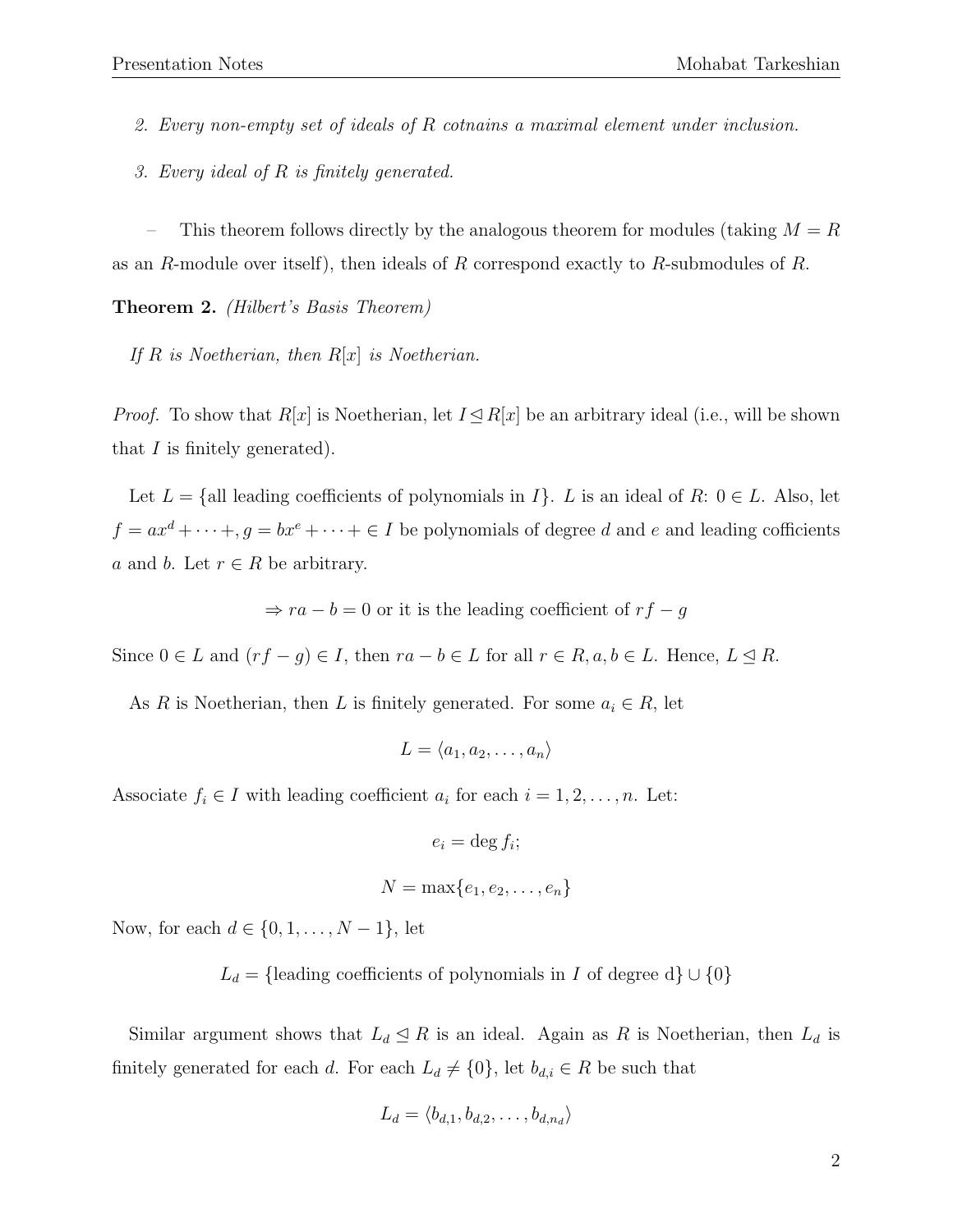Associate a polynomial  $f_{d,i} \in I$  of degree d with leading coefficient  $b_{d,i}$ .

Claim:

$$
I = \langle \{f_1, f_2, \dots, f_n\} \cup \{f_{d,i} \mid 0 \le d < N, q \le i \le n_d\} \rangle
$$

To show this, denote  $I' = \langle \{f_1, f_2, \ldots, f_n\} \cup \{f_{d,i} \mid 0 \le d < N, q \le i \le n_d\} \rangle$ .

Clear that  $I' \subset I$  since all generators are elements of  $I$ .

On the other hand, if  $I \neq I'$ , then there exists  $f \neq 0, f \in I$  of minimum degree with  $f \notin I'.$ 

Let  $d = \deg f$  and a the leading coefficient of f.

First, suppose  $d \geq N$ . Since  $a \in L$ , can write a as an R-linear combination of the generators of  $L$ :

$$
a = r_1 a_1 + \dots + r_n a_n
$$

Then,

$$
g = r_1 x^{d-e_1} f_1 + \dots + r_n x^{d-e_n} f_n \in I'
$$

and deg  $g = d$  and the leading coefficient of g is a. Then,  $f - g \in I$  is a polynomial in I of smlaler degree than f. By minimality of f, this implies that  $f - g = 0 \Rightarrow f = g \in I'$ , contradiction.

Now, suppose  $d < N$ . Then  $a \in L_d$  for some  $d < N$ , so can write

$$
a = r_1 b_{d,1} + \dots + r_{n_d} b_{d,n_d}
$$

for some  $r_i \in R$ . Then,

$$
g = r_1 f_{d,1} + \dots + r_{n_d} f_{n_d} \in I'
$$

and deg  $g = d$  and leading coefficient  $a \Rightarrow$  leads to the same contradiction as before.

 $\Rightarrow$ ,  $I = I'$  and so I is finitely generated  $\Rightarrow R[x]$  is Noetherian.

 $\Box$ 

**Corollary 2.** The polynomial ring  $k[x_1, x_2, \ldots, x_n]$  with coefficients from a field k is Noetherian.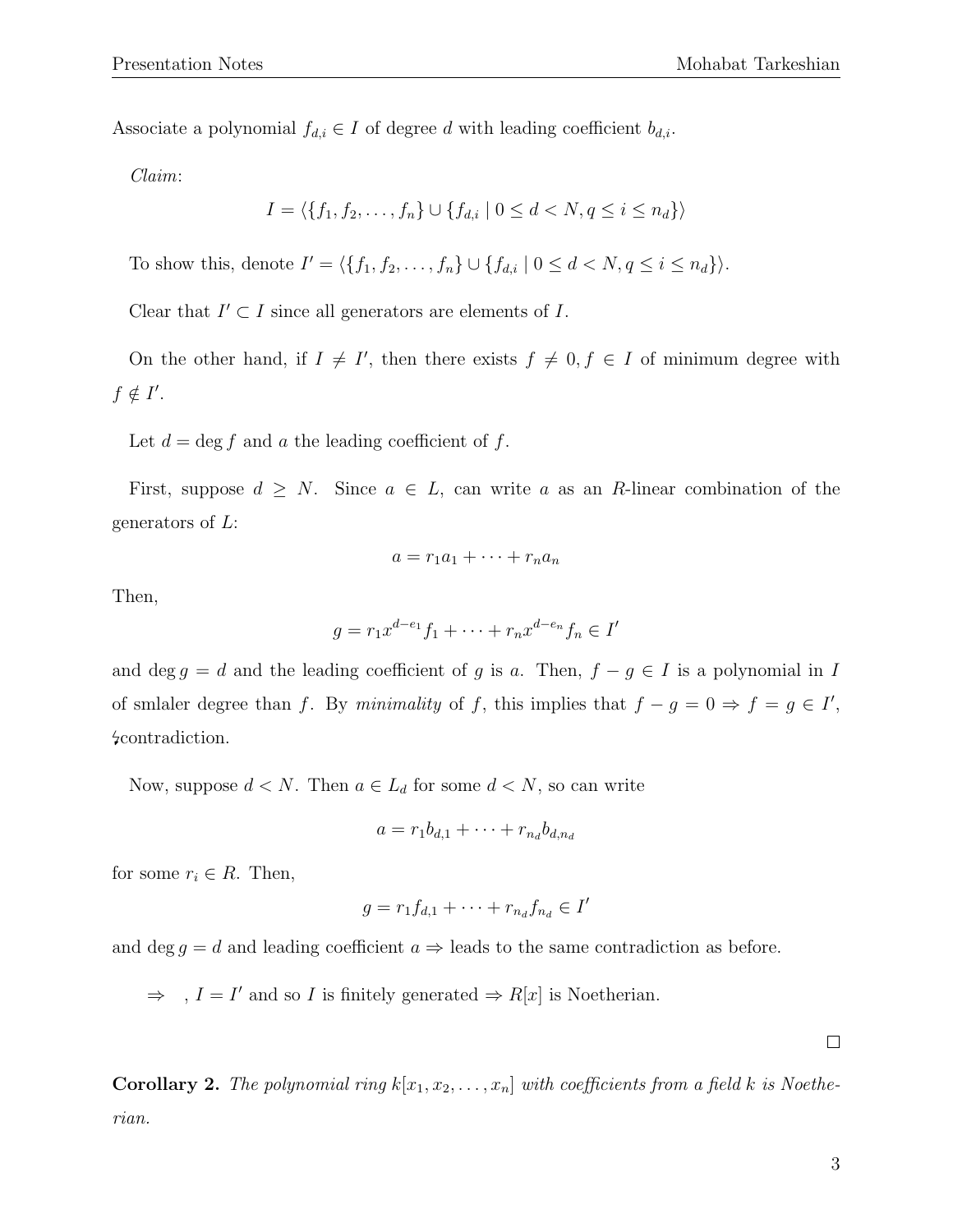Definition 3. For a field k, a ring R is a k-algebra if  $k \subseteq Z(R)$  and  $1_k = 1_R$ .

Definition 4. A finitely generated k-algebra R is generated by k together with some finite set  $\{r_1, r_2, \ldots, r_n\} \subset R$ .

Definition 5. A k-algebra homomorphism between two k-algebras R and S is a ring homomorphism  $\psi : R \to S$  that is the identity on k:  $\psi|_k = id_k$ .

Remark 6. If R is a k-algebra  $\Rightarrow$  R is both a ring and a vector space over k. BUT, distinguish the generators:

- The polynomial ring  $R = k[x_1, x_2, \ldots, x_n]$  is a finitely generated k-algebra since  $x_1, x_2, \ldots, x_n$ are ring generators.
- For  $n > 0$ , R is infinite dimensional as a vector space over k.

**Corollary 7.** The ring R is a finitely generated k-algebra if and only if there is some surjective k-algebra homomorphism  $\varphi : k[x_1, x_2, \ldots, x_n] \to R$  from the polynomial ring in a finite number of variables onto R that is the identity map on k. Any finitely generated k-algebra is therefore Noetherian.

*Proof.*  $\Rightarrow$  First, if R is finitely generated as a k-algebra by  $r_1, r_2, \ldots, r_n$ , define

```
\varphi: k[x_1, x_2, \ldots, x_n] \to R\varphi: x_i \mapsto r_i for all i and
\varphi: a \mapsto a for all a \in k
```
 $\Rightarrow \varphi$  extends uniquely to a surjective ring homomoprhism.

 $\Leftarrow$  On the other hand, if  $\varphi : k[x_1, x_2, \ldots, x_n] \to R$  is a surjective ring homomorphism, then the images of  $x_1, x_2, \ldots, x_n$  generate R as a k-algebra, then R is finitely generated.

i.e., for any finitely generated k-algebra  $R$ , by the first isomorphism theorem:

$$
k[x_1,\ldots,x_n]/\ker\varphi\cong R
$$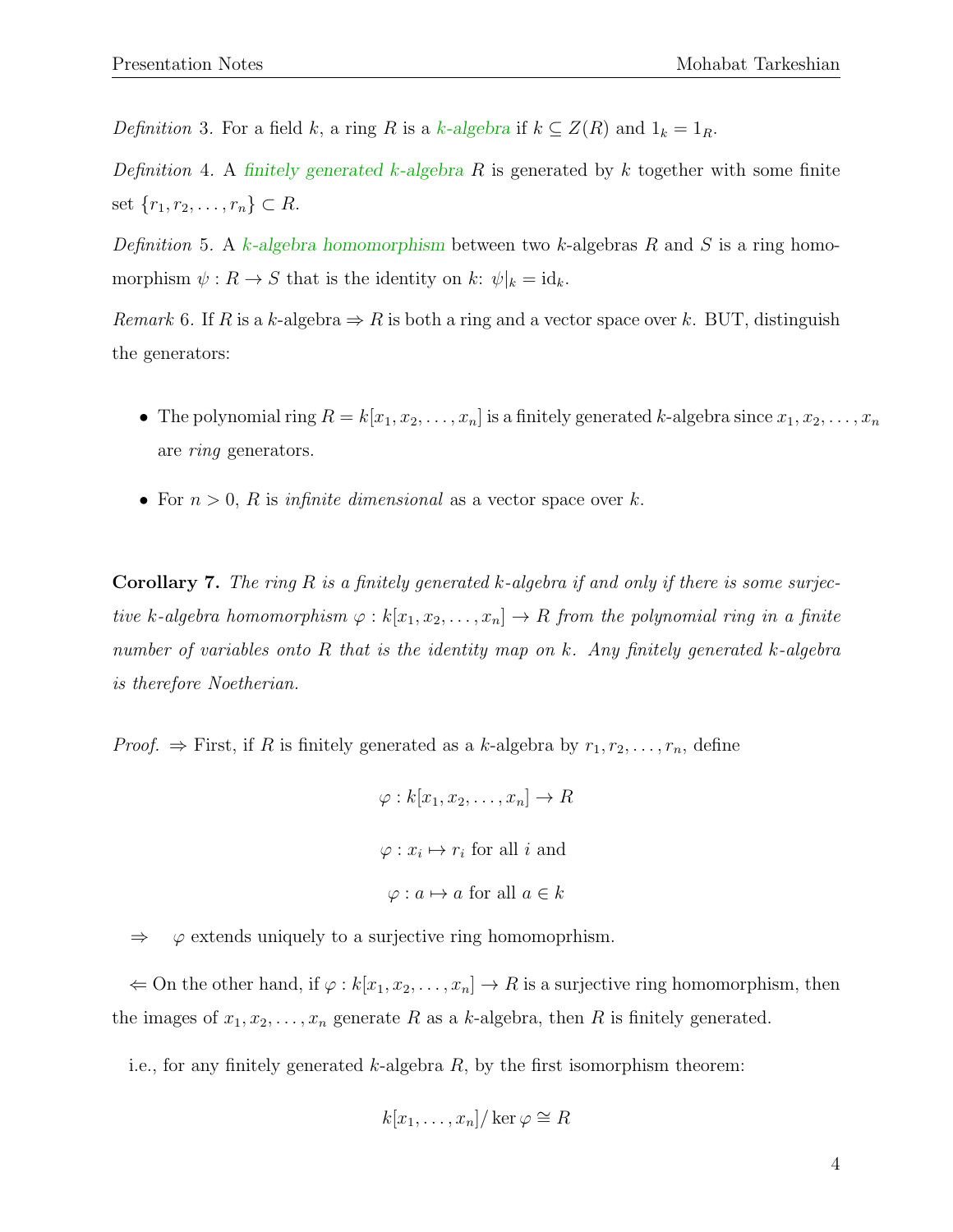Since  $k[x_1, x_2, \ldots, x_n]$  is Noetherian, any finitely generated k-algebra is thus a quotient of a Noetherian ring ⇒ hence also Noetherian by proposition (any homomorphic image of a Noetherian ring is Noetherian).  $\Box$ 

Basic idea behind *algebraic geometry*: To equate geometric questions with algebraic questions involving ideals in rings such as  $k[x_1, x_2, \ldots, x_n]$ .

– Noetherian nature of these rings reduces questions to finitely many algebraic equations.

First consider the principal geometric object: An *algebraic set* of points.

## 1 Affine Algebraic Sets

Definition 8. Affine *n*-space over k: The set  $\mathbb{A}^n$  of *n*-tuples of elements of the field k.

Definition 9.  $k[\mathbb{A}^n]$ : coordinate ring of  $\mathbb{A}^n \to \mathbb{V}$ iewing polynomials in  $k[x_1, x_2, \ldots, x_n]$  as k-valued functions  $f: \mathbb{A}^n \to k$  on  $\mathbb{A}^n$  by evaluating f at the points in  $\mathbb{A}^n$ .

$$
k[\mathbb{A}^n] = \{ f : \mathbb{A}^n \to k \mid f \in k[x_1, x_2, \dots, x_n], f(a_1, a_2, \dots, a_n) \in k \}
$$

Define  $\mathcal{Z}(S)$  for any  $S \subset k[\mathbb{A}^n]$  as the set of points where all functions in S are zero:

$$
\mathcal{Z}(S) = \{(a_1, a_2, \dots, a_n) \in \mathbb{A}^n \mid f(a_1, a_2, \dots, a_n) = 0 \text{ for all } f \in S\}
$$

where

$$
\mathcal{Z}(\varnothing) = \mathbb{A}^n
$$

Definition 10. An Affine Algebraic Set is a subset  $V \subset \mathbb{A}^n$  such that V is the set of common zeros of some set S of polynomials.

- i.e.,  $V = \mathcal{Z}(S)$  for some  $S \subset k[\mathbb{A}^n] \Rightarrow V$  is called the locus of S in  $\mathbb{A}^n$ .

- If  $S = \{f\}$  or  $\{f_1, f_2, \ldots, f_m\}$ : we write  $\mathcal{Z}(f)$  or  $\mathcal{Z}(f_1, \ldots, f_m)$  and call it the locus of f or  $f_1, f_2, \ldots, f_m$ .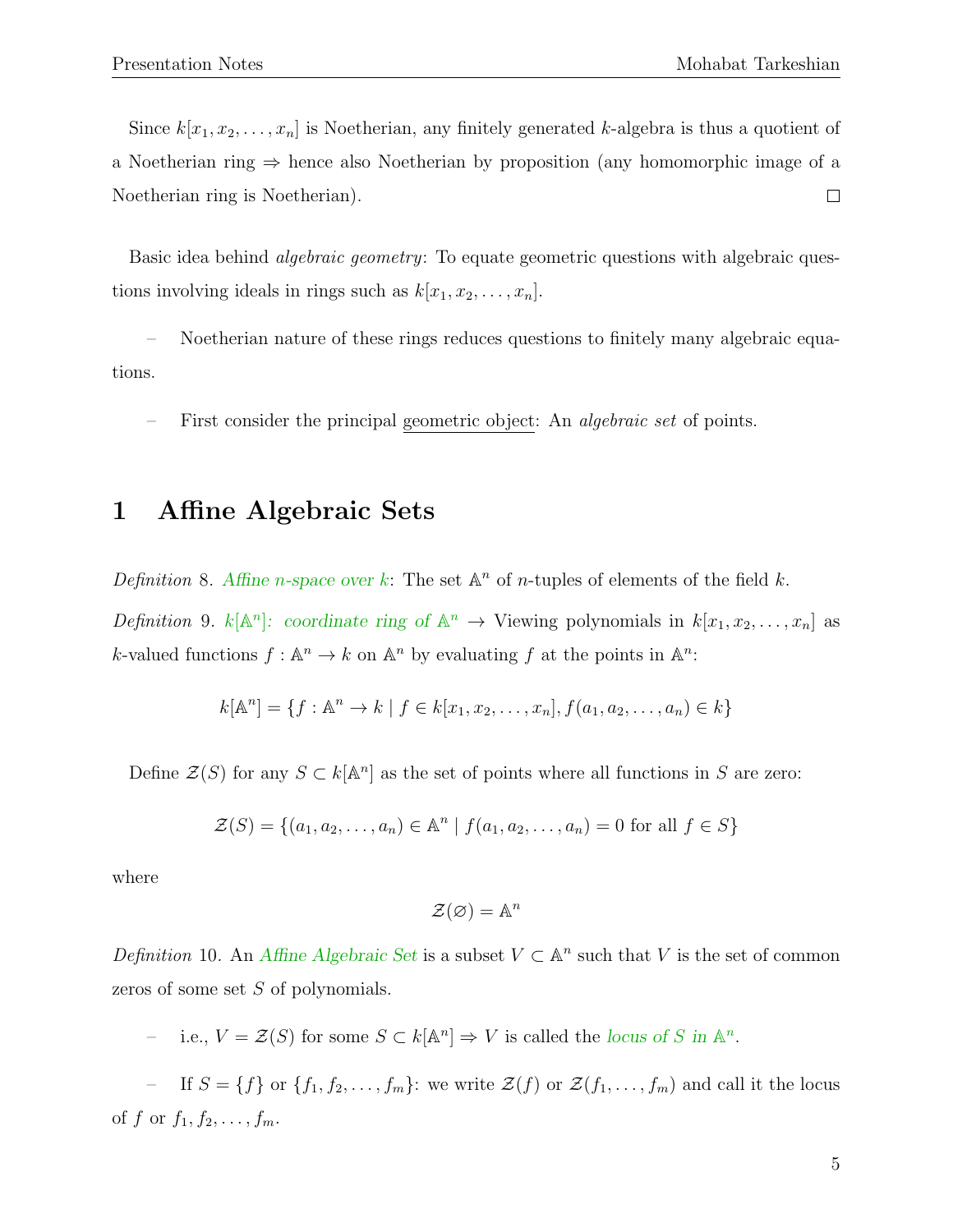Note: locus of a single polynomial in the form  $f - g$  is the same as the solutions in affine *n*-space of the equation  $f = g \Rightarrow$  affine algebraic sets are the solution sets to systems of polynomial equations.

Example 11. If  $n = 1$ , then  $\mathcal{Z}(f) = \{$  the set of roots of f in k} for  $f \in k[x]$ .

- Algebraic sets in  $\mathbb{A}^1$  are  $\emptyset$ , any finite set, and k.

*Example* 12. Any finite subset of  $\mathbb{A}^n$  is an algebraic set:

Since  $\{(a_1, a_2, \ldots, a_n)\} = \mathcal{Z}(x_1 - a_1, x_2 - a_2, \ldots, x_n - a_n).$ 

*Example* 13. Can define lines, planes in  $\mathbb{A}^n$ : called *linear algebraic sets*: the loci of sets of linear polynomials of  $k[x_1, x_2, \ldots, x_n]$ .

e.g., a line in  $\mathbb{A}^2$  is defined by  $ax + by = c$  which is the locus of the polynomial  $f(x, y) =$  $ax + by - c \in k[x, y].$ 

- a line in  $\mathbb{A}^3$  is the locus of 2 linear polynomials of  $k[x, y, z]$  that are not multiples of each other.

 $\rightarrow$  The coordinate axes, coordinate planes, etc. in  $\mathbb{A}^n$  are all algebraic sets.

– e.g., the x-axis in  $\mathbb{A}^3$  is the zero set  $\mathcal{Z}(y, z)$  and the xy-plane is the zero set  $\mathcal{Z}(z)$ .

Remark 14.  $\mathcal{Z}(f)$  for a nonconstant polynomial f: called hypersurface in  $\mathbb{A}^n$ .

e.g.,  $\mathcal{Z}(y-x^2)$  is the parabola  $y=x^2$ .

 $\mathcal{Z}(x^2+y^2-1)$  is the unit circle.

 $\mathcal{Z}(xy-1)$  is the hyperbola  $y=\frac{1}{x}$  $\frac{1}{x}$ .

## Properties of Affine Algebraic Sets

Let  $S, T \subset k[\mathbb{A}^n]$ .

- 1. If  $S \subset T$  then  $\mathcal{Z}(T) \subset \mathcal{Z}(S)$  ( $\mathcal{Z}$  is contravariant).
- 2.  $\mathcal{Z}(S) = \mathcal{Z}(I)$  where  $I = (S)$  is the ideal in  $k[\mathbb{A}^n]$  generated by S.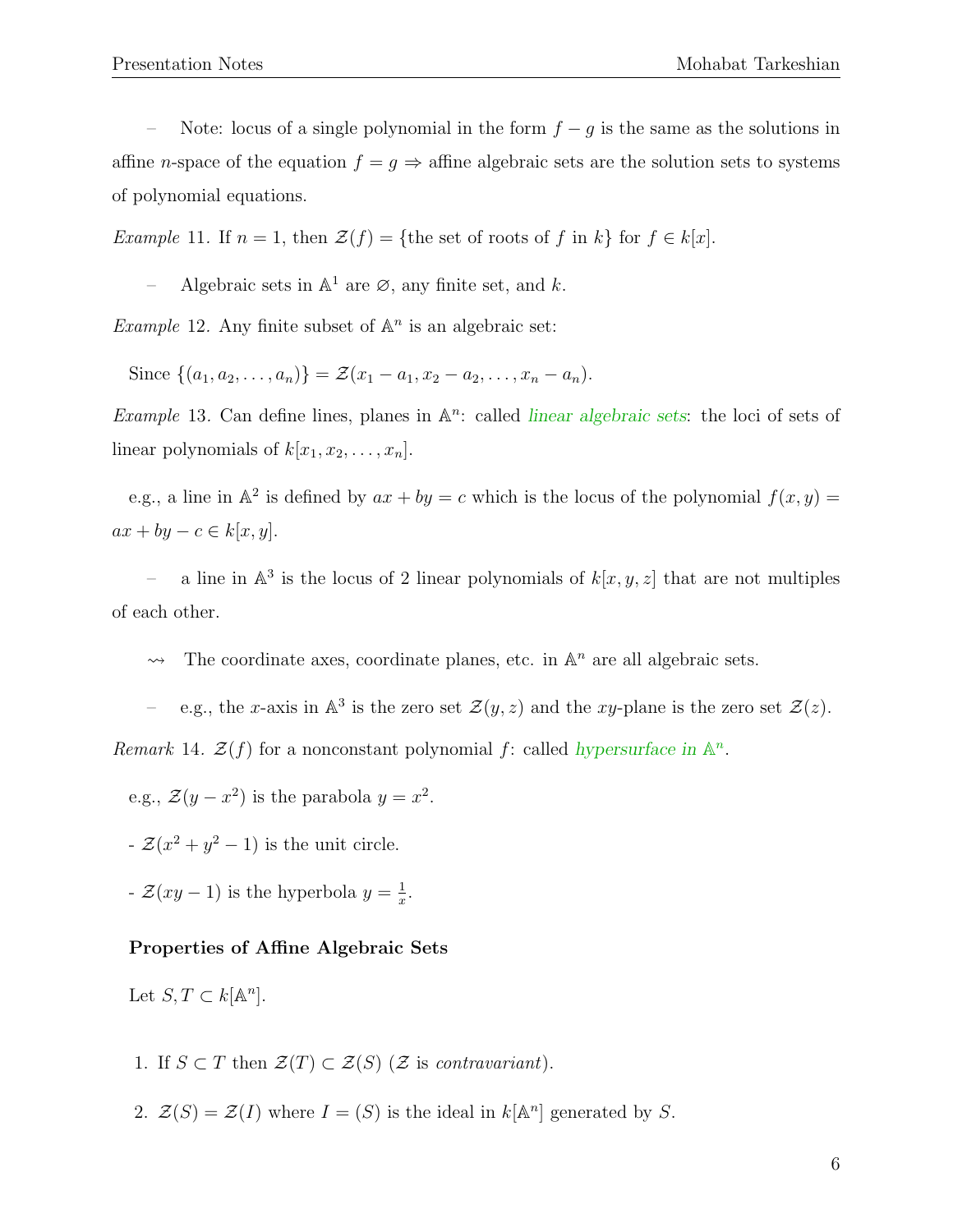3. Intersection is an algebraic set. In fact:

$$
\mathcal{Z}(S) \cap \mathcal{Z}(T) = \mathcal{Z}(S \cup T)
$$

Generally: an arbitrary interscetion of algebraic sets is an algebriac set.

4. Union of 2 algebraic sets is an algebraic set:

$$
\mathcal{Z}(I) \cup \mathcal{Z}(J) = \mathcal{Z}(IJ)
$$

Where *I* and *J* are ideals.

5.  $\mathcal{Z}(0) = \mathbb{A}^n$  and  $\mathcal{Z}(1) = \emptyset$  (0 and 1 constant functions)

By property  $(2)$ , every algebraic set is the algebraic set corresponding to an *ideal* of the coordinate ring:

 $\mathcal{Z}:$  {ideals of  $k[\mathbb{A}^n]$ }  $\rightarrow$  {affine algebraic sets in  $\mathbb{A}^n$ }

Since every ideal I in Noetherian ring  $k[x_1, x_2, \ldots, x_n]$  is finitely generated,  $I = (f_1, f_2, \ldots, f_q)$ , then from property (3);

$$
\mathcal{Z}(I) = \mathcal{Z}(f_1) \cap \mathcal{Z}(f_2) \cap \cdots \cap \mathcal{Z}(f_q)
$$

 $\Rightarrow$  every algebraic set is the intersection of a finte number of hypersurfaces in  $\mathbb{A}^n$ .

If V is an algebraic set in  $\mathbb{A}^n$ , there may be many ideals I such that  $V = \mathcal{Z}(I)$ . i.e., the zeros of any polynomial are the same as the zeros of all its positive powers. So

$$
\mathcal{Z}(I) = \mathcal{Z}(I^k) \text{ for all } k \ge 1
$$

Definition 15. A unique largest ideal that determines  $V$ : The set of ALL polynomials that vanish on  $V$ .

For any subset  $A \subset \mathbb{A}^n$ , define  $\mathcal I$  as the following:

$$
\mathcal{I}(A) = \{ f \in k[x_1, x_2, \dots, x_n] \mid f(a_1, a_2, \dots, a_n) = 0 \text{ for all } (a_1, a_2, \dots, a_n) \in A \}
$$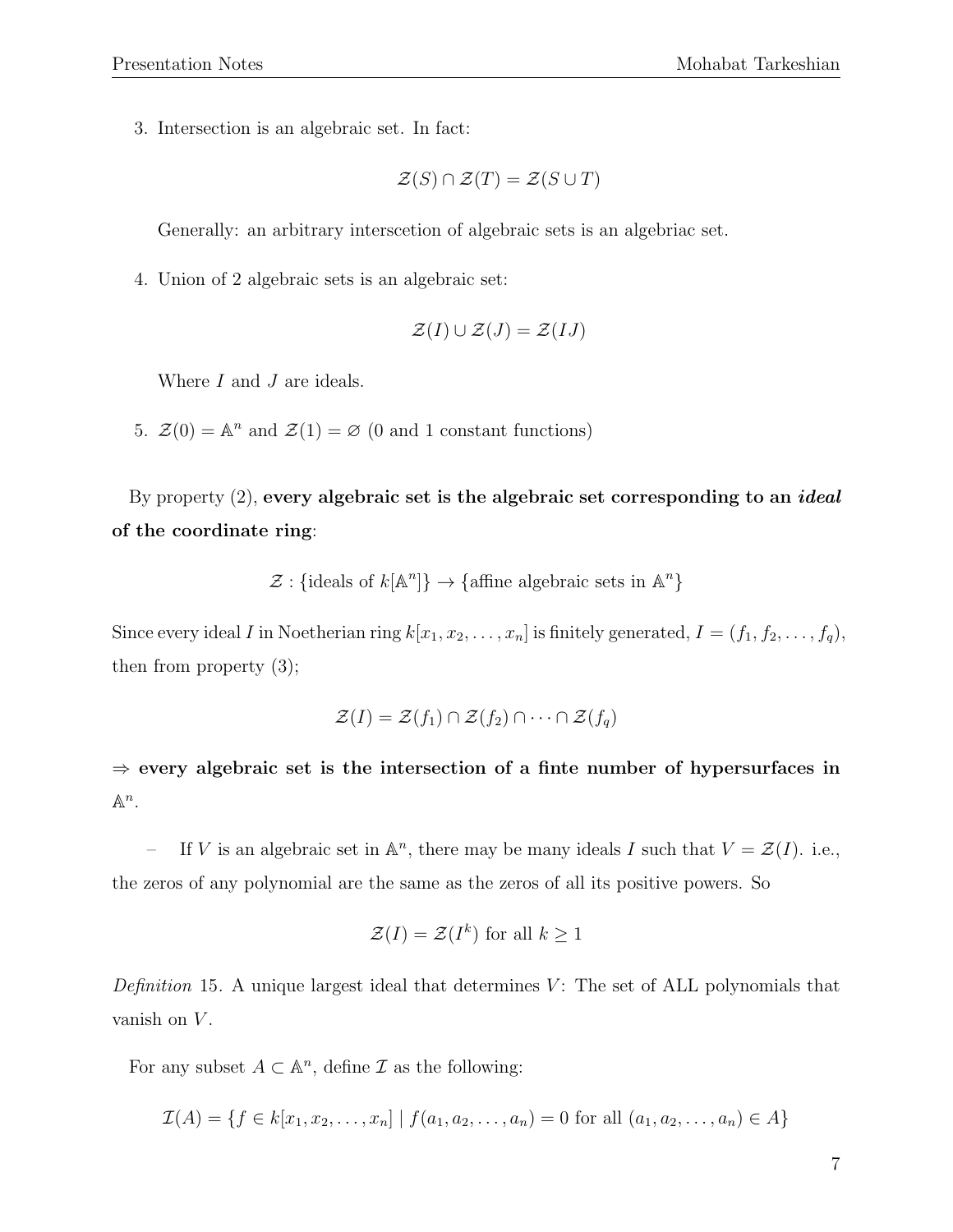$\Rightarrow$   $\mathcal{I}(A) \leq k[x_1, x_2, \ldots, x_n]$  is an ideal and it is the *unique* largest ideal of functions that are identically zero on A. Defines a correspondence:

$$
\mathcal{I}: \{\text{subsets in } \mathbb{A}^n\} \to \{\text{ideals of } k[\mathbb{A}^n]\}\
$$

*Example* 16. In Euclidean plane,  $\mathcal{I}$  (the x-axis) is the ideal generated by y in the coordinate ring  $\mathbb{R}[x, y]$ .

*Example 17.* Over any field k, ideal of functions vanishing at  $(a_1, a_2, \ldots, a_n) \in \mathbb{A}^n$  is a maximal ideal since it is the kernel of the surjective ring homomorphism:

$$
\varphi : k[x_1, x_2, \dots, x_n] \to k
$$
  

$$
\varphi : f(x_1, x_2, \dots, x_n) \mapsto f(a_1, a_2, \dots, a_n)
$$
  

$$
\Rightarrow \ker \varphi = (a_1, a_2, \dots, a_n)
$$
  

$$
\Rightarrow k[x_1, x_2, \dots, x_n]/(a_1, a_2, \dots, a_n) \cong k
$$

Since k is a field, then  $(a_1, a_2, \ldots, a_n) \leq k[x_1, x_2, \ldots, x_n]$  is maximal. And thus:

$$
\mathcal{I}((a_1, a_2, \ldots, a_n)) = (x_1 - a_1, x_2 - a_2, \ldots, x_n - a_n)
$$

Properties of the map  $\mathcal I$  Let  $A, B \subset \mathbb{A}^n$ .

- 1. If  $A \subset B$ , then  $\mathcal{I}(B) \subset \mathcal{I}(A)$  (*I* is also *contravariant*).
- 2.  $\mathcal{I}(A \cup B) = \mathcal{I}(A) \cap \mathcal{I}(B)$ .
- 3.  $\mathcal{I}(\emptyset) = k[x_1, x_2, \dots, x_n]$  and if k is infinite,  $\mathcal{I}(\mathbb{A}^n) = 0$ .
- 4.  $A \subset \mathcal{Z}(\mathcal{I}(A))$  and if I is any ideal, then  $I \subset \mathcal{I}(\mathcal{Z}(I))$ .
- 5. If  $V = \mathcal{Z}(I)$  is an algebraic set then  $V = \mathcal{Z}(\mathcal{I}(V))$  and if  $I = \mathcal{I}(A)$ , then  $\mathcal{I}(\mathcal{Z}(I)) = I$ . – i.e.,

$$
\mathcal{Z}(\mathcal{I}(\mathcal{Z}(I))) = \mathcal{Z}(I) \text{ and}
$$

$$
\mathcal{I}(\mathcal{Z}(\mathcal{I}(A))) = \mathcal{I}(A)
$$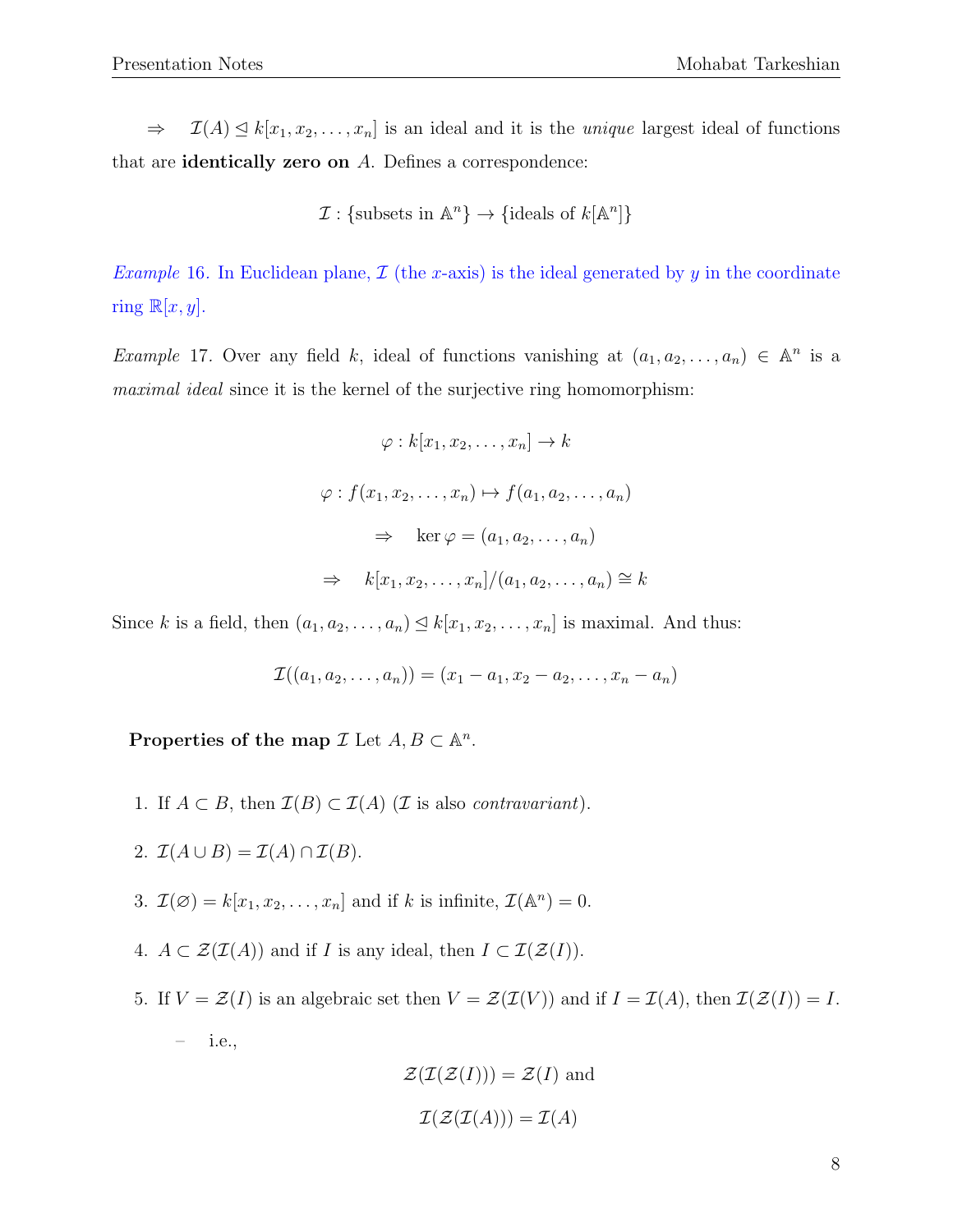- Last property shows that  $\mathcal Z$  and  $\mathcal I$  act as inverses of each other provided one restricts to the colelction of algebraic sets  $V = \mathcal{Z}(I) \in \mathbb{A}^n$  and to the set of ideals in  $k[\mathbb{A}^n]$  of the form  $\mathcal{I}(V)$ .

Definition 18. If  $V \subset \mathbb{A}^n$  is an algebraic set,  $k[\mathbb{A}^n]/\mathcal{I}(V)$ : the coordinate ring of V, denoted by  $k[V]$ .

Remark 19. For  $V = \mathbb{A}^n$  and k infinite  $\Rightarrow \mathcal{I}(V) = 0$  (so terminology extends here).

- Polynomials in  $k[\mathbb{A}^n]$  define k-valued functions on V simply by restricting these functions on  $\mathbb{A}^n$  to the subset V.

– 2 such polynomial functions f and g define the SAME function on V iff  $f - g = 0$ on V, i.e.,  $f - g \in \mathcal{I}(V)$ .

 $\Rightarrow$  the cosets  $\overline{f} = f + \mathcal{I}(V)$  are precisely the restrictions to V of ordinary polynomial functions f from  $\mathbb{A}^n$  to k.

- If  $x_i$  denotes the i<sup>th</sup> coordinate function on  $\mathbb{A}^n$  (i.e., projecting an *n*-tuple onto its  $i^{th}$  component), then the restriction  $\bar{x}_i$  of  $x_i$  to V is an element of  $k[V]$  (just gives the  $i^{th}$ component of the elements in V viewed as a subset of  $\mathbb{A}^n$ ).

 $\Rightarrow$  k[V] is finitely generated as a k-algebra by  $\overline{x}_1, \ldots, \overline{x}_n$ .

Example 20.

 $V = \mathcal{Z}(xy-1)$ , this is the hyperbola  $y = \frac{1}{x}$  $\frac{1}{x} \in \mathbb{R}^2$ .

 $\Rightarrow \mathbb{R}[V] = \mathbb{R}[x, y]/(xy - 1)$ 

Then the polynomials  $f(x, y) = x$  and  $g(x, y) = x + (xy - 1)$  (different functions on  $\mathbb{R}^2$ ) define the same function on the subset V.

e.g., at the point  $(\frac{1}{2}, 2) \in V$ ,  $f(\frac{1}{2})$  $(\frac{1}{2}, 2) = g(\frac{1}{2})$  $(\frac{1}{2}, 2) = \frac{1}{2}.$ 

In the quotient ring  $\mathbb{R}[V]$ ,

$$
\overline{xy} = 1
$$

$$
\Rightarrow \mathbb{R}[V] \cong \mathbb{R}\left[x, \frac{1}{x}\right]
$$